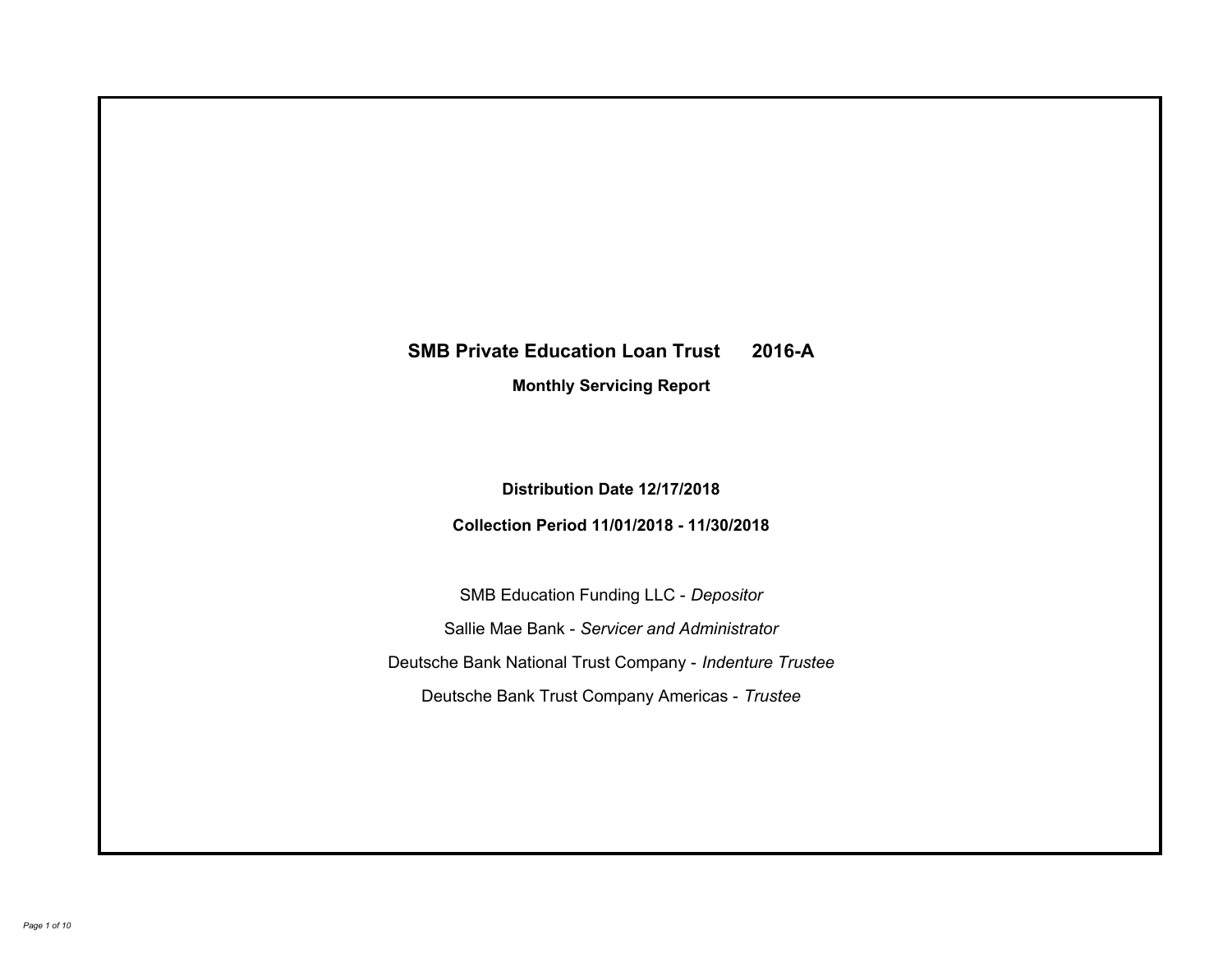| Α | <b>Student Loan Portfolio Characteristics</b>                  | <b>Settlement Date</b><br>05/26/2016 | 10/31/2018           | 11/30/2018           |
|---|----------------------------------------------------------------|--------------------------------------|----------------------|----------------------|
|   | <b>Principal Balance</b>                                       | \$585,861,635.84                     | \$435,848,664.75     | \$434,645,129.46     |
|   | Interest to be Capitalized Balance                             | 32,367,510.93                        | 29,606,903.65        | 24,701,626.02        |
|   | Pool Balance                                                   | \$618,229,146.77                     | \$465,455,568.40     | \$459,346,755.48     |
|   | Weighted Average Coupon (WAC)                                  |                                      |                      |                      |
|   | WAC1 (Contractual Interest Rate on the Loan)                   | 8.26%                                | 9.50%                | 9.50%                |
|   | WAC2 (Average of Applicable Interest Rate)                     | 8.23%                                | 9.42%                | 9.42%                |
|   | WAC3 (Average of Actual Interest Rate)                         | 8.16%                                | 9.34%                | 9.34%                |
|   | Weighted Average Remaining Term                                | 134.18                               | 126.27               | 125.97               |
|   | Number of Loans                                                | 53,959                               | 40,869               | 40,433               |
|   | Number of Borrowers                                            | 52,283                               | 39,379               | 38,961               |
|   | Pool Factor<br>Since Issued Total Constant Prepayment Rate (1) |                                      | 0.752885190<br>9.18% | 0.743004043<br>9.17% |
|   |                                                                |                                      |                      |                      |
| B | <b>Debt Securities</b><br><b>Cusip/Isin</b>                    | 11/15/2018                           |                      | 12/17/2018           |
|   | A <sub>2</sub> A<br>78449FAB7                                  | \$174,004,772.01                     |                      | \$169,157,245.21     |
|   | A <sub>2</sub> B<br>78449FAC5                                  | \$106,957,061.70                     |                      | \$103,977,389.26     |
|   | B<br>78449FAD3                                                 | \$50,000,000.00                      |                      | \$50,000,000.00      |
|   |                                                                |                                      |                      |                      |
| C | <b>Certificates</b><br><b>Cusip/Isin</b>                       | 11/15/2018                           |                      | 12/17/2018           |
|   | 78449F101<br>Residual                                          | \$100,000.00                         |                      | \$100,000.00         |
|   |                                                                |                                      |                      |                      |
| D | <b>Account Balances</b>                                        | 11/15/2018                           |                      | 12/17/2018           |
|   | Reserve Account Balance                                        | \$1,557,854.00                       |                      | \$1,557,854.00       |
|   |                                                                |                                      |                      |                      |
| Е | <b>Asset / Liability</b>                                       | 11/15/2018                           |                      | 12/17/2018           |
|   | Overcollateralization Percentage                               | 28.90%                               |                      | 29.65%               |
|   | Specified Overcollateralization Amount                         | \$139,636,670.52                     |                      | \$137,804,026.64     |
|   | Actual Overcollateralization Amount                            | \$134,493,734.69                     |                      | \$136,212,121.01     |

(1) For additional information, see 'Since Issued CPR Methodology' found on page 11 of this report.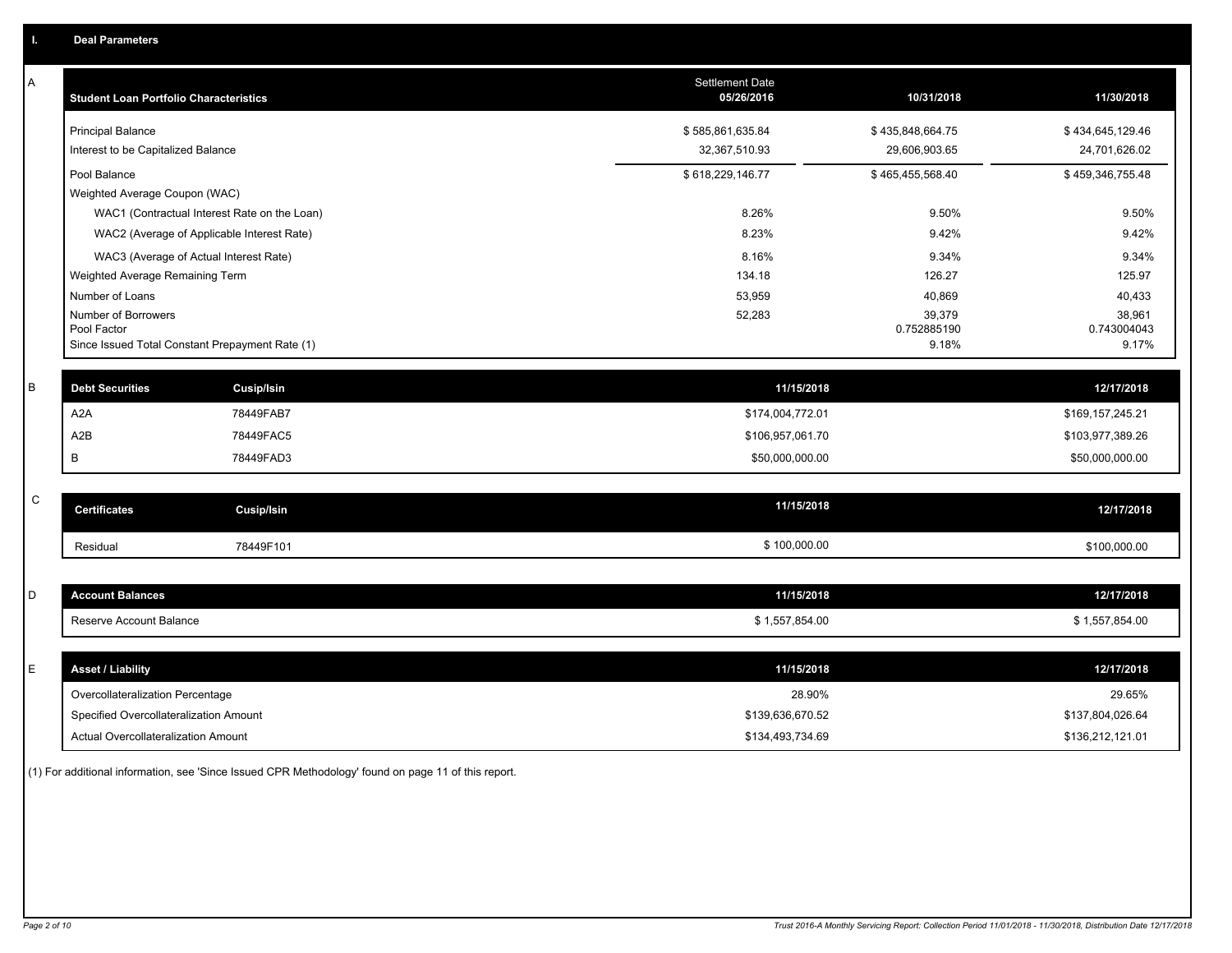### **II. 2016-A Trust Activity 11/01/2018 through 11/30/2018**

| Α            | <b>Student Loan Principal Receipts</b>                           |                |
|--------------|------------------------------------------------------------------|----------------|
|              | <b>Borrower Principal</b>                                        | 6,571,651.87   |
|              | <b>Consolidation Activity Principal</b>                          | 0.00           |
|              | Seller Principal Reimbursement                                   | 0.00           |
|              | Servicer Principal Reimbursement                                 | 0.00           |
|              | Delinquent Principal Purchases by Servicer                       | 0.00           |
|              | <b>Other Principal Deposits</b>                                  | 85,740.62      |
|              | <b>Total Principal Receipts</b>                                  | \$6,657,392.49 |
| B            | <b>Student Loan Interest Receipts</b>                            |                |
|              | <b>Borrower Interest</b>                                         | 2,339,544.20   |
|              | <b>Consolidation Activity Interest</b>                           | 0.00           |
|              | Seller Interest Reimbursement                                    | 0.00           |
|              | Servicer Interest Reimbursement                                  | 0.00           |
|              | Delinquent Interest Purchases by Servicer                        | 0.00           |
|              | <b>Other Interest Deposits</b>                                   | 7,396.88       |
|              | <b>Total Interest Receipts</b>                                   | \$2,346,941.08 |
| C            | <b>Recoveries on Realized Losses</b>                             | \$72,303.98    |
| D            | <b>Investment Income</b>                                         | \$17,124.49    |
| Е            | <b>Funds Borrowed from Next Collection Period</b>                | \$0.00         |
| F            | <b>Funds Repaid from Prior Collection Period</b>                 | \$0.00         |
| G            | Loan Sale or Purchase Proceeds                                   | \$0.00         |
| н            | Initial Deposits to Distribution Account                         | \$0.00         |
|              | <b>Excess Transferred from Other Accounts</b>                    | \$0.00         |
| J            | <b>Borrower Benefit Reimbursements</b>                           | \$0.00         |
| Κ            | <b>Other Deposits</b>                                            | \$0.00         |
| Г            | <b>Other Fees Collected</b>                                      | \$0.00         |
| M            | <b>AVAILABLE FUNDS</b>                                           | \$9,093,762.04 |
| N            | Non-Cash Principal Activity During Collection Period             | \$5,453,857.20 |
| O            | Aggregate Purchased Amounts by the Depositor, Servicer or Seller | \$93,137.50    |
| $\mathsf{P}$ |                                                                  |                |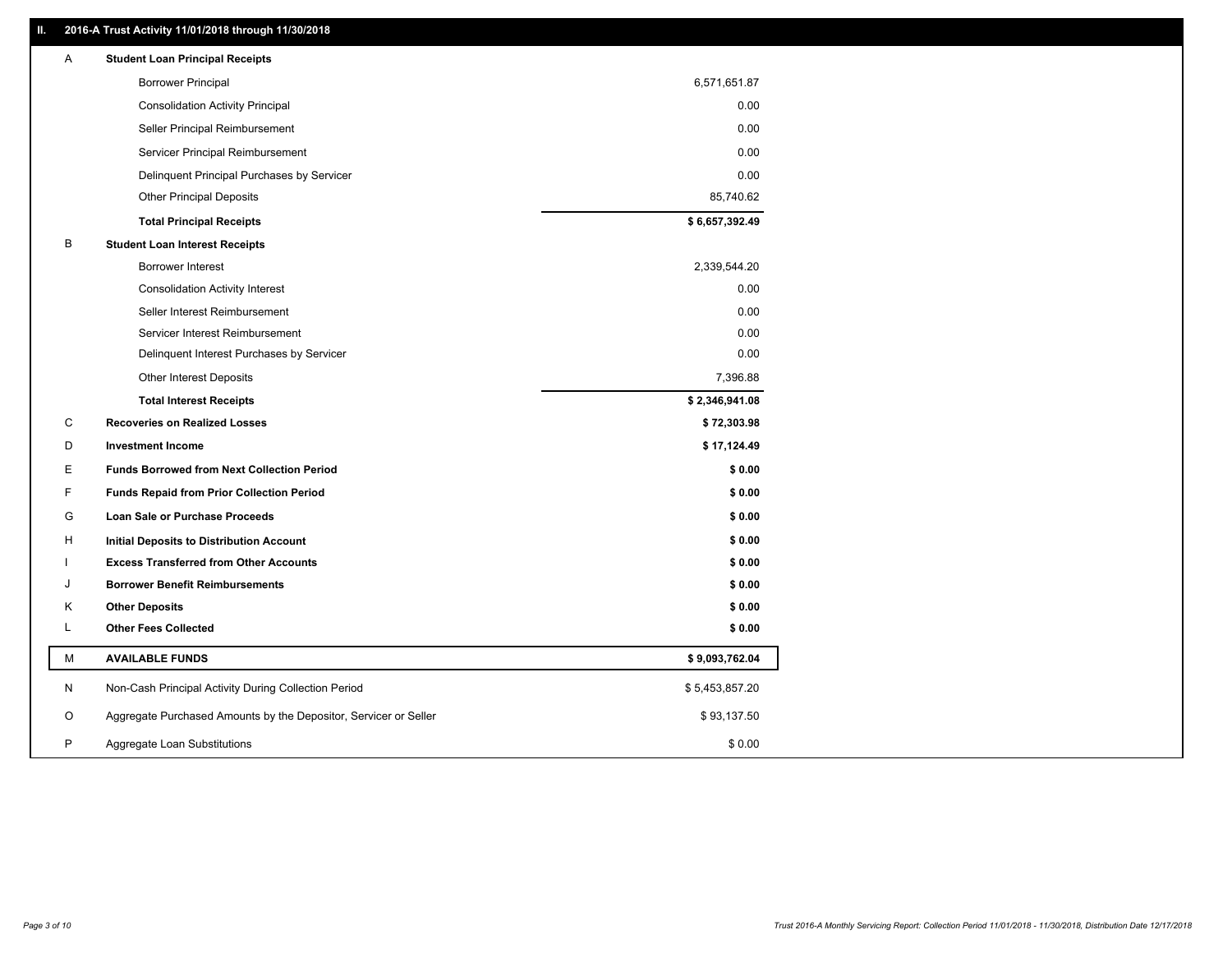|                   |                       |                          |         |                                                           | <b>Loans by Repayment Status</b> |                            |                          |         |                                                                  |                |                            |
|-------------------|-----------------------|--------------------------|---------|-----------------------------------------------------------|----------------------------------|----------------------------|--------------------------|---------|------------------------------------------------------------------|----------------|----------------------------|
|                   |                       |                          |         | 11/30/2018                                                |                                  |                            |                          |         | 10/31/2018                                                       |                |                            |
|                   |                       | <b>Wtd Avg</b><br>Coupon | # Loans | Principal and<br><b>Interest Accrued</b><br>to Capitalize | % of Principal                   | % of Loans in<br>Repay (1) | <b>Wtd Avg</b><br>Coupon | # Loans | <b>Principal and</b><br><b>Interest Accrued</b><br>to Capitalize | % of Principal | % of Loans in<br>Repay (1) |
| INTERIM:          | IN SCHOOL             | 10.54%                   | 3,040   | \$44,039,781.39                                           | 9.587%                           | $-$ %                      | 10.54%                   | 3,059   | \$43,954,634.76                                                  | 9.443%         | $-$ %                      |
|                   | GRACE                 | 10.14%                   | 983     | \$14,390,500.44                                           | 3.133%                           | $-$ %                      | 10.25%                   | 2,040   | \$30,169,551.54                                                  | 6.482%         | $-$ %                      |
|                   | <b>DEFERMENT</b>      | 10.35%                   | 2,075   | \$25,226,752.70                                           | 5.492%                           | $-$ %                      | 10.36%                   | 2,088   | \$24,797,960.07                                                  | 5.328%         | $-$ %                      |
| <b>REPAYMENT:</b> | <b>CURRENT</b>        | 9.07%                    | 32,221  | \$347,521,760.23                                          | 75.656%                          | 92.502%                    | 9.04%                    | 31,683  | \$340,426,214.58                                                 | 73.138%        | 92.877%                    |
|                   | 31-60 DAYS DELINQUENT | 9.33%                    | 518     | \$6,319,806.07                                            | 1.376%                           | 1.682%                     | 9.27%                    | 481     | \$6,184,612.64                                                   | 1.329%         | 1.687%                     |
|                   | 61-90 DAYS DELINQUENT | 9.22%                    | 194     | \$2,645,157.99                                            | 0.576%                           | 0.704%                     | 8.98%                    | 234     | \$3,067,960.54                                                   | 0.659%         | 0.837%                     |
|                   | > 90 DAYS DELINQUENT  | 9.74%                    | 152     | \$1,969,337.77                                            | 0.429%                           | 0.524%                     | 8.90%                    | 130     | \$1,684,477.00                                                   | 0.362%         | 0.460%                     |
|                   | FORBEARANCE           | 9.45%                    | 1,250   | \$17,233,658.89                                           | 3.752%                           | 4.587%                     | 9.34%                    | 1,154   | \$15,170,157.27                                                  | 3.259%         | 4.139%                     |
| <b>TOTAL</b>      |                       |                          | 40,433  | \$459,346,755.48                                          | 100.00%                          | 100.00%                    |                          | 40.869  | \$465,455,568.40                                                 | 100.00%        | 100.00%                    |

Percentages may not total 100% due to rounding \*

1 Loans classified in "Repayment" include any loan for which interim interest only, \$25 fixed payments or full principal and interest payments are due.

|                         |                                                                                                                              |                          |         |                                                           | <b>Loans by Borrower Status</b> |                                |                          |         |                                                           |                |                                |
|-------------------------|------------------------------------------------------------------------------------------------------------------------------|--------------------------|---------|-----------------------------------------------------------|---------------------------------|--------------------------------|--------------------------|---------|-----------------------------------------------------------|----------------|--------------------------------|
|                         |                                                                                                                              |                          |         | 11/30/2018                                                |                                 |                                |                          |         | 10/31/2018                                                |                |                                |
|                         |                                                                                                                              | <b>Wtd Avg</b><br>Coupon | # Loans | Principal and<br><b>Interest Accrued</b><br>to Capitalize | % of Principal                  | % of Loans in<br>P&I Repay (2) | <b>Wtd Avg</b><br>Coupon | # Loans | Principal and<br><b>Interest Accrued</b><br>to Capitalize | % of Principal | % of Loans in<br>P&I Repay (2) |
| INTERIM:                | IN SCHOOL                                                                                                                    | 10.06%                   | 6,430   | \$92,163,792.80                                           | 20.064%                         | $-$ %                          | 10.06%                   | 6,464   | \$91,978,763.35                                           | 19.761%        | $-$ %                          |
|                         | GRACE                                                                                                                        | 9.74%                    | 1,976   | \$28,453,072.41                                           | 6.194%                          | $-$ %                          | 9.81%                    | 4,185   | \$60,890,726.27                                           | 13.082%        | $-$ %                          |
|                         | <b>DEFERMENT</b>                                                                                                             | 9.89%                    | 3,938   | \$46,958,517.73                                           | 10.223%                         | $-$ %                          | 9.90%                    | 3,957   | \$46,745,519.00                                           | 10.043%        | $-$ %                          |
| P&I REPAYMENT:          | <b>CURRENT</b>                                                                                                               | 8.93%                    | 26,026  | \$264,189,685.42                                          | 57.514%                         | 90.547%                        | 8.85%                    | 24,305  | \$240,272,664.37                                          | 51.621%        | 90.382%                        |
|                         | 31-60 DAYS DELINQUENT                                                                                                        | 9.24%                    | 472     | \$5,808,039.89                                            | 1.264%                          | 1.991%                         | 9.18%                    | 451     | \$5,793,487.22                                            | 1.245%         | 2.179%                         |
|                         | 61-90 DAYS DELINQUENT                                                                                                        | 9.20%                    | 192     | \$2,595,736.10                                            | 0.565%                          | 0.890%                         | 8.91%                    | 226     | \$2,941,734.55                                            | 0.632%         | 1.107%                         |
|                         | > 90 DAYS DELINQUENT                                                                                                         | 9.72%                    | 149     | \$1,944,252.24                                            | 0.423%                          | 0.666%                         | 8.90%                    | 127     | \$1,662,516.37                                            | 0.357%         | 0.625%                         |
|                         | FORBEARANCE                                                                                                                  | 9.45%                    | 1,250   | \$17,233,658.89                                           | 3.752%                          | 5.907%                         | 9.34%                    | 1,154   | \$15,170,157.27                                           | 3.259%         | 5.706%                         |
| <b>TOTAL</b><br>$\star$ | Percentages may not total 100% due to rounding                                                                               |                          | 40,433  | \$459,346,755.48                                          | 100.00%                         | 100.00%                        |                          | 40,869  | \$465,455,568.40                                          | 100.00%        | 100.00%                        |
|                         | 2 Loans classified in "P&I Repayment" includes only those loans for which scheduled principal and interest payments are due. |                          |         |                                                           |                                 |                                |                          |         |                                                           |                |                                |

WAC reflects WAC3 To conform with company standard reporting these sections now include Princial and Interest Accrued to Capitalize.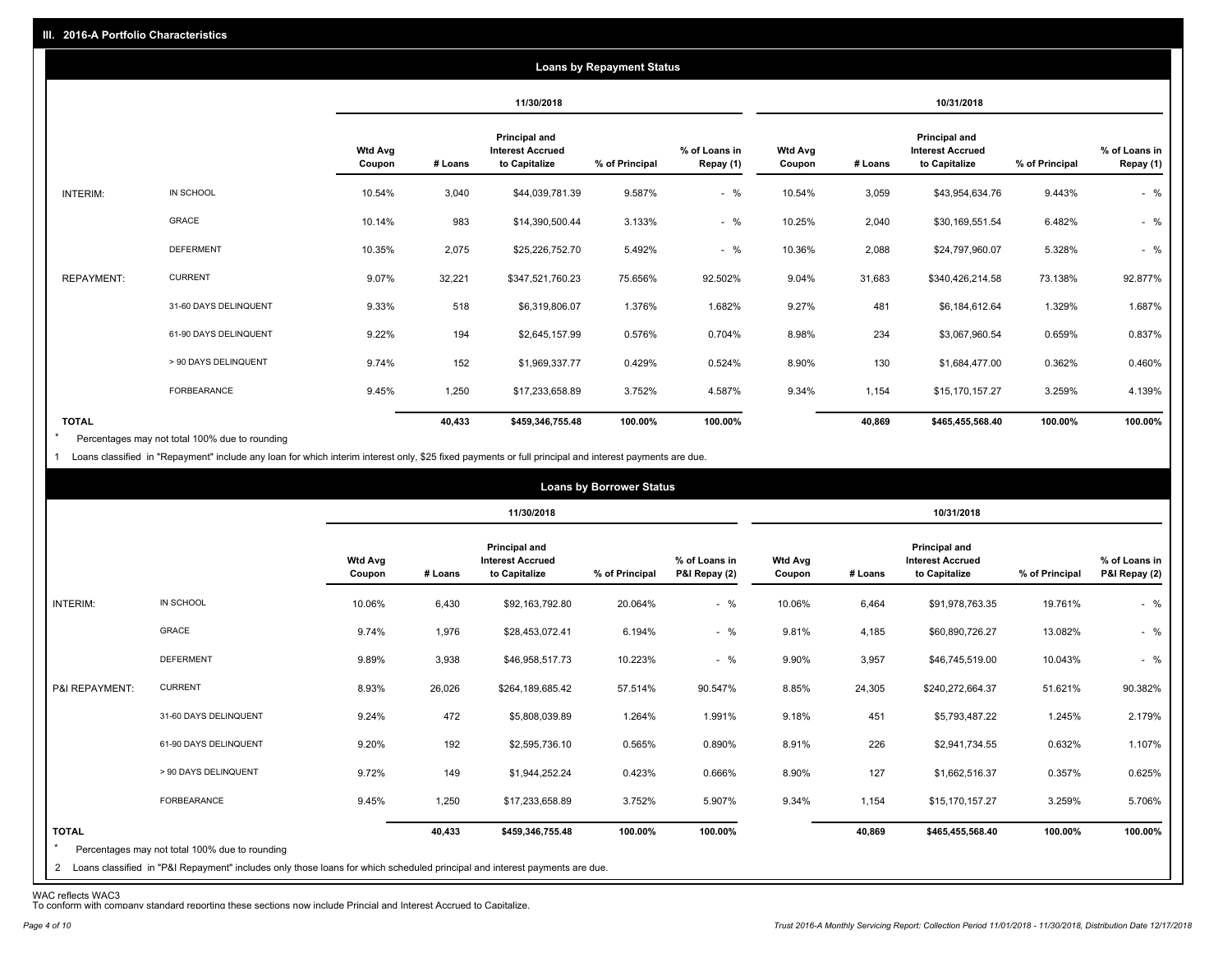|                                                                                                  | 11/30/2018       | 10/31/2018       |  |
|--------------------------------------------------------------------------------------------------|------------------|------------------|--|
| Pool Balance                                                                                     | \$459,346,755.48 | \$465,455,568.40 |  |
| Total # Loans                                                                                    | 40,433           | 40,869           |  |
| Total # Borrowers                                                                                | 38,961           | 39,379           |  |
| Weighted Average Coupon                                                                          | 9.42%            | 9.42%            |  |
| Weighted Average Remaining Term                                                                  | 125.97           | 126.27           |  |
| Percent of Pool - Cosigned                                                                       | 92.8%            | 92.7%            |  |
| Percent of Pool - Non Cosigned                                                                   | 7.2%             | 7.3%             |  |
| Borrower Interest Accrued for Period                                                             | \$3,307,000.15   | \$3,422,707.07   |  |
| <b>Outstanding Borrower Interest Accrued</b>                                                     | \$27,313,147.53  | \$32,194,537.47  |  |
| Gross Principal Realized Loss - Periodic *                                                       | \$350,721.61     | \$364,070.14     |  |
| Gross Principal Realized Loss - Cumulative *                                                     | \$12,748,743.80  | \$12,398,022.19  |  |
| Recoveries on Realized Losses - Periodic                                                         | \$72,303.98      | \$56,633.88      |  |
| Recoveries on Realized Losses - Cumulative                                                       | \$1,770,670.80   | \$1,698,366.82   |  |
| Net Losses - Periodic                                                                            | \$278,417.63     | \$307,436.26     |  |
| Net Losses - Cumulative                                                                          | \$10,978,073.00  | \$10,699,655.37  |  |
| Non-Cash Principal Activity - Capitalized Interest                                               | \$5,806,334.09   | \$845,329.10     |  |
| Since Issued Total Constant Prepayment Rate (CPR) (1)                                            | 9.17%            | 9.18%            |  |
| <b>Loan Substitutions</b>                                                                        | \$0.00           | \$0.00           |  |
| <b>Cumulative Loan Substitutions</b>                                                             | \$0.00           | \$0.00           |  |
| <b>Unpaid Servicing Fees</b>                                                                     | \$0.00           | \$0.00           |  |
| <b>Unpaid Administration Fees</b>                                                                | \$0.00           | \$0.00           |  |
| <b>Unpaid Carryover Servicing Fees</b>                                                           | \$0.00           | \$0.00           |  |
| Note Interest Shortfall                                                                          | \$0.00           | \$0.00           |  |
| Loans in Modification                                                                            | \$23,806,385.71  | \$23,678,887.07  |  |
| % of Loans in Modification as a % of Loans in Repayment (P&I)                                    | 8.67%            | 9.45%            |  |
|                                                                                                  |                  |                  |  |
| % Annualized Gross Principal Realized Loss - Periodic as a %<br>of Loans in Repayment (P&I) * 12 | 1.53%            | 1.74%            |  |
| % Gross Principal Realized Loss - Cumulative as a % of<br><b>Original Pool Balance</b>           | 2.06%            | 2.01%            |  |
|                                                                                                  |                  |                  |  |

\* In accordance with the Servicer's current policies and procedures, after September 1, 2017 loans subject to bankruptcy claims generally will not be reported as a charged-off unless and until they are delinquent for 120 d

(1) For additional information, see 'Since Issued CPR Methodology' found on page 11 of this report.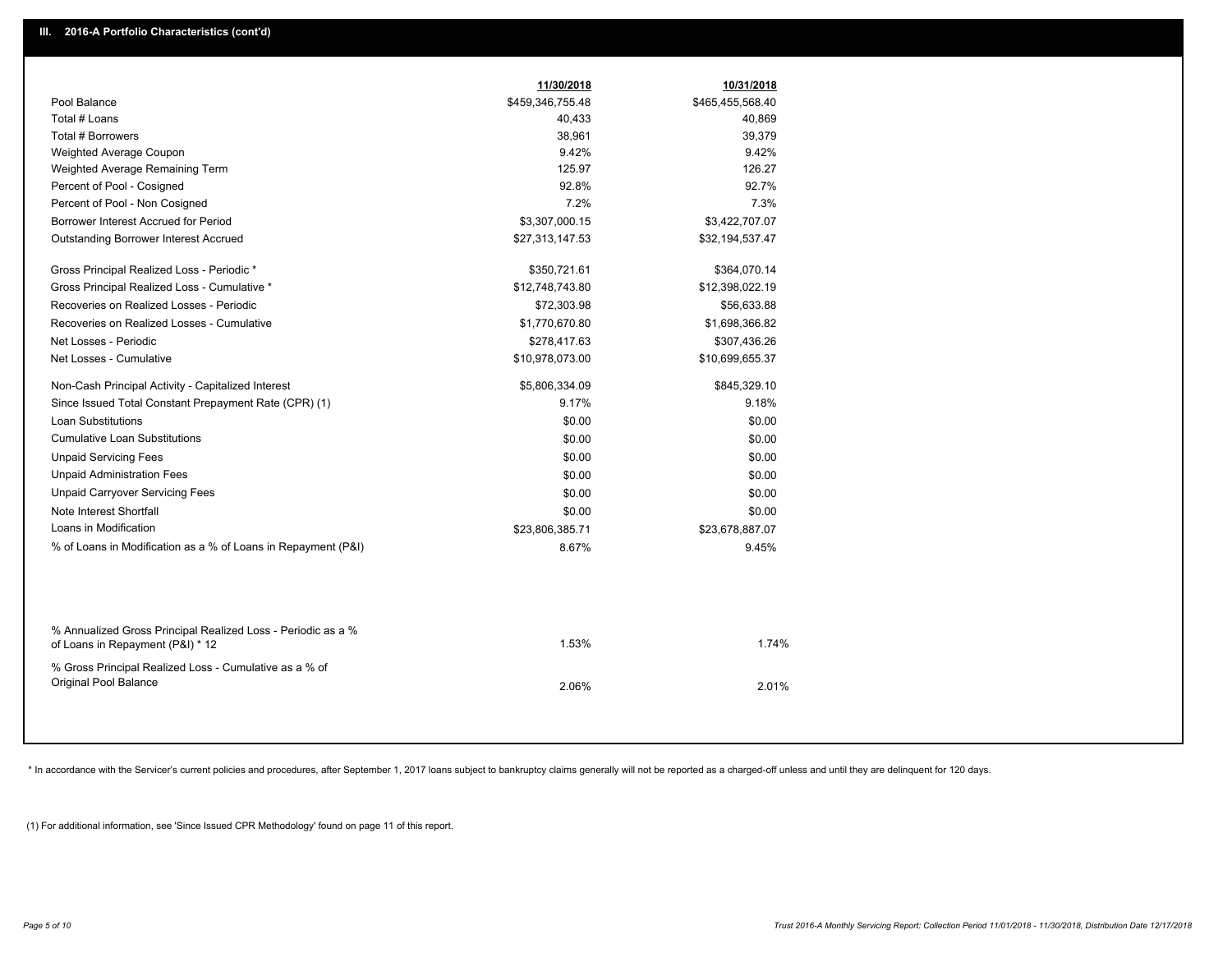#### **Loan Program**  A

|                                    | Weighted<br><b>Average Coupon</b> | # LOANS | <b>\$ AMOUNT</b> | $%$ *    |
|------------------------------------|-----------------------------------|---------|------------------|----------|
| - Smart Option Interest-Only Loans | 8.43%                             | 9,165   | \$79,810,584.24  | 17.375%  |
| - Smart Option Fixed Pay Loans     | 9.35%                             | 10,946  | \$146,829,403.38 | 31.965%  |
| - Smart Option Deferred Loans      | 9.64%                             | 20.322  | \$232,706,767.86 | 50.660%  |
| - Other Loan Programs              | $0.00\%$                          | 0       | \$0.00           | 0.000%   |
| <b>Total</b>                       | 9.34%                             | 40,433  | \$459,346,755.48 | 100.000% |

\* Percentages may not total 100% due to rounding

B

C

**Index Type**

|                       | Weighted<br><b>Average Coupon</b> | # LOANS | <b>\$ AMOUNT</b> | $%$ *    |
|-----------------------|-----------------------------------|---------|------------------|----------|
| - Fixed Rate Loans    | 7.95%                             | 8,202   | \$103,719,890.30 | 22.580%  |
| - LIBOR Indexed Loans | 9.74%                             | 32,231  | \$355,626,865.18 | 77.420%  |
| - Other Index Rates   | $0.00\%$                          | 0       | \$0.00           | 0.000%   |
| Total                 | 9.34%                             | 40,433  | \$459,346,755.48 | 100.000% |

\* Percentages may not total 100% due to rounding

## **Weighted Average Recent FICO**

| $0 - 639$<br>640 - 669<br>670 - 699 | 3,190<br>2,386 | \$33,961,885.38  | 7.394%   |
|-------------------------------------|----------------|------------------|----------|
|                                     |                |                  |          |
|                                     |                | \$25,274,973.24  | 5.502%   |
|                                     | 4,283          | \$49,643,187.41  | 10.807%  |
| 700 - 739                           | 8,855          | \$103,121,308.90 | 22.450%  |
| $740 +$                             | 21,714         | \$247,325,251.35 | 53.843%  |
| N/A <sup>(1)</sup>                  | 5              | \$20,149.20      | 0.004%   |
| <b>Total</b>                        | 40,433         | \$459,346,755.48 | 100.000% |

WAC reflects WAC3

To conform with company standard reporting these sections now include Princial and Interest Accrued to Capitalize.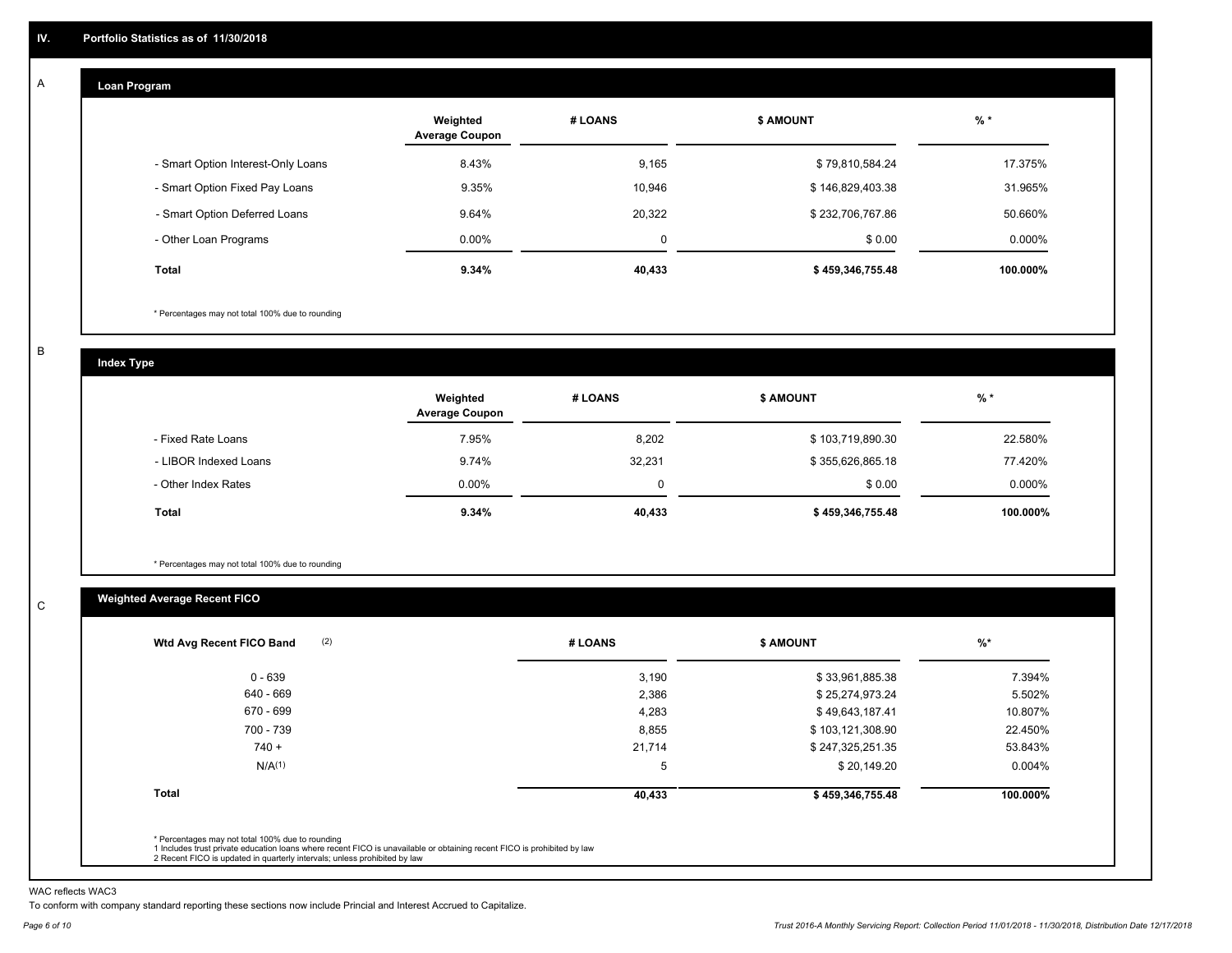| ۷. | 2016-A Reserve Account, Principal Distribution, and R-2 Certificate Calculations     |                  |
|----|--------------------------------------------------------------------------------------|------------------|
| А. | <b>Reserve Account</b>                                                               |                  |
|    | Specified Reserve Account Balance                                                    | \$1,557,854.00   |
|    | Actual Reserve Account Balance                                                       | \$1,557,854.00   |
| В. | <b>Principal Distribution Amount</b>                                                 |                  |
|    | i.<br>Class A Notes Outstanding                                                      | \$280,961,833.71 |
|    | Pool Balance<br>ii.                                                                  | \$459,346,755.48 |
|    | First Priority Principal Distribution Amount (i - ii)<br>iii.                        | \$0.00           |
|    | Class A and B Notes Outstanding<br>iv.                                               | \$330,961,833.71 |
|    | <b>First Priority Principal Distribution Amount</b><br>v.                            | \$0.00           |
|    | Pool Balance<br>vi.                                                                  | \$459,346,755.48 |
|    | Specified Overcollateralization Amount<br>vii.                                       | \$137,804,026.64 |
|    | Regular Principal Distribution Amount (if (iv > 0, (iv - v) - (vi - vii))<br>viii.   | \$9,419,104.87   |
|    | Pool Balance<br>ix.                                                                  | \$459,346,755.48 |
|    | 10% of Initial Pool Balance<br>Х.                                                    | \$61,822,914.68  |
|    | First Priority Principal Distribution Amount<br>xi.                                  | \$0.00           |
|    | Regular Principal Distribution Amount<br>xii.                                        | \$9,419,104.87   |
|    | Available Funds (after payment of waterfall items A through I)<br>xiii.              | \$0.00           |
|    | xiv. Additional Principal Distribution Amount (if(vi <= x,min(xiii, vi - xi - xii))) | \$0.00           |
| C. | R-2 Certificate                                                                      |                  |
|    | <b>Previous Notional Balance</b>                                                     | \$37,490,591.00  |
|    | Shortfall of Principal                                                               | \$0.00           |
|    | Shortfall of Interest                                                                | \$0.00           |
|    | <b>Current Notional Balance</b>                                                      | \$37,490,591.00  |
|    | Excess Distribution Allocated (1)                                                    | \$0.00           |
|    |                                                                                      |                  |
|    |                                                                                      |                  |

1. Until the notional amount of the R-2 Certificate is reduced to zero and if there is excess cash through the distribution available it will be distributed to the R-2 Certificate, otherwise the amount will be zero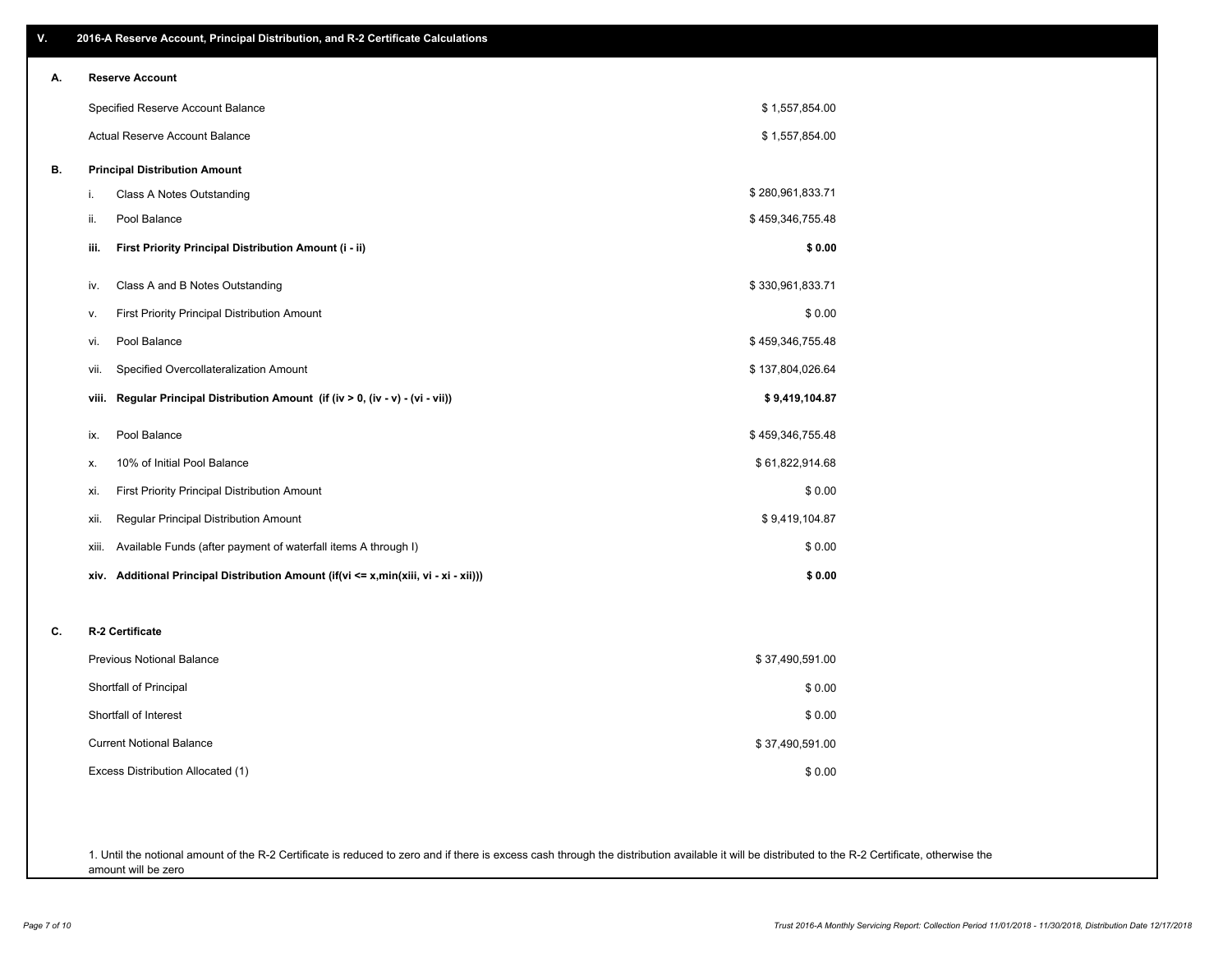|                                                         | Paid           | <b>Funds Balance</b> |
|---------------------------------------------------------|----------------|----------------------|
| <b>Total Available Funds</b>                            |                | \$9,093,762.04       |
| <b>Trustee Fees</b><br>A                                | \$0.00         | \$9,093,762.04       |
| <b>Servicing Fees</b><br>B                              | \$291,201.68   | \$8,802,560.36       |
| C<br>i. Administration Fees                             | \$8,333.00     | \$8,794,227.36       |
| ii. Unreimbursed Administrator Advances plus any Unpaid | \$0.00         | \$8,794,227.36       |
| Class A Noteholders Interest Distribution Amount<br>D   | \$753,405.90   | \$8,040,821.46       |
| <b>First Priority Principal Payment</b><br>Е            | \$0.00         | \$8,040,821.46       |
| Class B Noteholders Interest Distribution Amount<br>F.  | \$213,622.22   | \$7,827,199.24       |
| <b>Reinstatement Reserve Account</b><br>G               | \$0.00         | \$7,827,199.24       |
| H<br>Regular Principal Distribution                     | \$7,827,199.24 | \$0.00               |
| <b>Carryover Servicing Fees</b>                         | \$0.00         | \$0.00               |
| Additional Principal Distribution Amount<br>J           | \$0.00         | \$0.00               |
| Unpaid Expenses of Trustee<br>Κ                         | \$0.00         | \$0.00               |
| Unpaid Expenses of Administrator<br>L                   | \$0.00         | \$0.00               |
| i. Remaining Funds to the R-1 Certificateholder(s)<br>м | \$0.00         | \$0.00               |
| ii. Remaining Funds to the R-2 Certificateholder(s)     | \$0.00         | \$0.00               |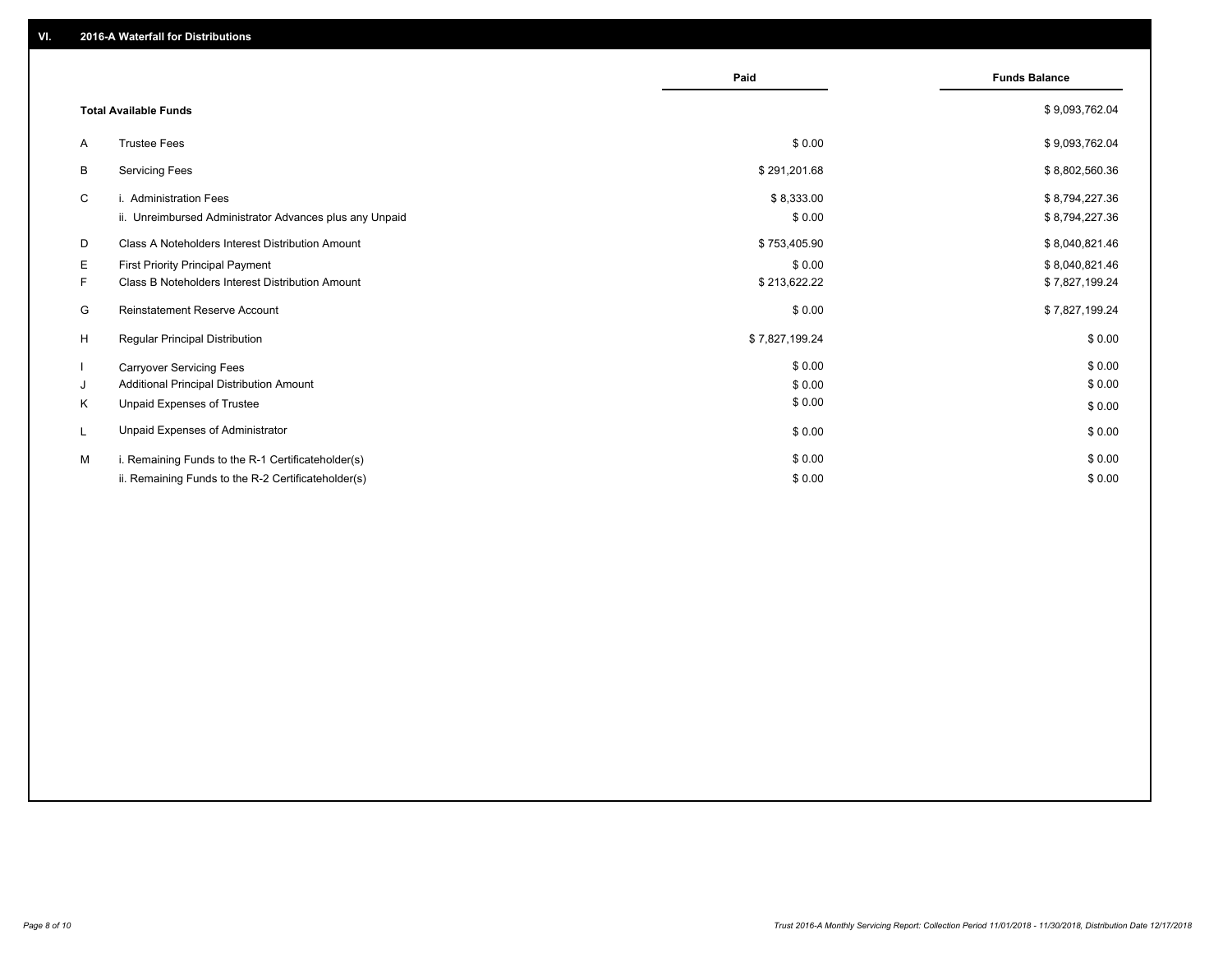| <b>Distribution Amounts</b>                                |                         |                         |                         |
|------------------------------------------------------------|-------------------------|-------------------------|-------------------------|
|                                                            | A <sub>2</sub> A        | A <sub>2</sub> B        | в                       |
| Cusip/Isin                                                 | 78449FAB7               | 78449FAC5               | 78449FAD3               |
| <b>Beginning Balance</b>                                   | \$174,004,772.01        | \$106,957,061.70        | \$50,000,000.00         |
| Index                                                      | <b>FIXED</b>            | <b>LIBOR</b>            | <b>LIBOR</b>            |
| Spread/Fixed Rate                                          | 2.70%                   | 1.50%                   | 2.50%                   |
| Record Date (Days Prior to Distribution)                   | 1 NEW YORK BUSINESS DAY | 1 NEW YORK BUSINESS DAY | 1 NEW YORK BUSINESS DAY |
| Accrual Period Begin                                       | 11/15/2018              | 11/15/2018              | 11/15/2018              |
| <b>Accrual Period End</b>                                  | 12/15/2018              | 12/17/2018              | 12/17/2018              |
| Daycount Fraction                                          | 0.08333333              | 0.08888889              | 0.08888889              |
| Interest Rate*                                             | 2.70000%                | 3.80650%                | 4.80650%                |
| <b>Accrued Interest Factor</b>                             | 0.002250000             | 0.003383556             | 0.004272444             |
| <b>Current Interest Due</b>                                | \$391,510.74            | \$361,895.16            | \$213,622.22            |
| Interest Shortfall from Prior Period Plus Accrued Interest | $\mathsf{\$}$ -         | $\mathsf{\$}$ -         | $\mathsf{\$}$ -         |
| <b>Total Interest Due</b>                                  | \$391,510.74            | \$361,895.16            | \$213,622.22            |
| <b>Interest Paid</b>                                       | \$391,510.74            | \$361,895.16            | \$213,622.22            |
| <b>Interest Shortfall</b>                                  | $\frac{1}{2}$           | $\mathsf{\$}$ -         | $$ -$                   |
| <b>Principal Paid</b>                                      | \$4,847,526.80          | \$2,979,672.44          | $$ -$                   |
| <b>Ending Principal Balance</b>                            | \$169,157,245.21        | \$103,977,389.26        | \$50,000,000.00         |
| Paydown Factor                                             | 0.022236361             | 0.022236361             | 0.000000000             |
| <b>Ending Balance Factor</b>                               | 0.775950666             | 0.775950666             | 1.000000000             |

\* Pay rates for Current Distribution. For the interest rates applicable to the next distribution date, please see https://www.salliemae.com/about/investors/data/SMBabrate.txt.

**VII. 2016-A Distributions**